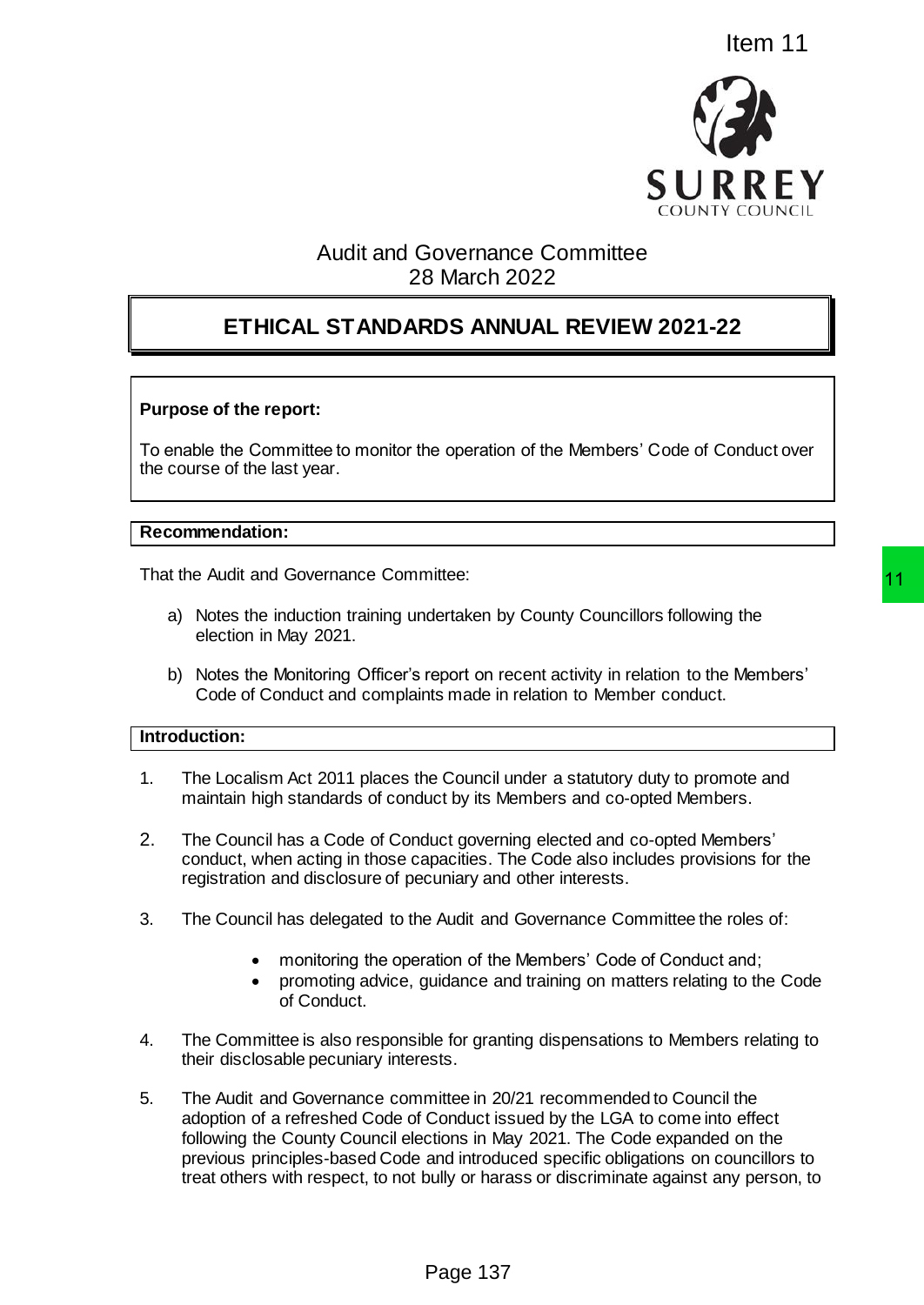not disclose confidential information, to not use their position inappropriately and to not bring their office in to disrepute. The new Code came into effect in May 2021.

- 6. The Audit and Governance Committee in 2020/21 also recommended to the Council amendments to the procedure for considering complaints made against councillors. It emphasised informal resolution as the preferred approach and introduced a criteriabased assessment for the Council's Independent Person and Monitoring officer to consider when determining what action was appropriate to either resolve a complaint or formally investigate. The criteria include any suitable alternative course of action, whether the issue touched on a member's democratic role, the timing of alleged conduct, whether there was a malicious or political motive to a complaint and the overarching public interest in any action being proportionate to the complaint.
- 7. The Council appointed two new Independent Persons to consider complaints made against a councillor in December 2020 who have carried out the role throughout 2021. The Independent Persons are:
	- a) Philippa Harding: Philippa is an expert in healthcare corporate governance and regulation, developed through formal qualifications and nearly 20 years' professional experience; she has a deep technical and practical understanding of the corporate governance challenges facing Boards.
	- b) Mr Akbar Khan: Akbar is a legally qualified Chair at the Metropolitan Police Misconduct Panels and chairs the conduct of proceedings into allegations of serious breaches of professional standards that affect public confidence in policing. Akbar was appointed a Commissioner for Standards in the House of Lords in May 2021.

# **Member Induction Training**

- 8. Following the County Council election held on 6 May 2021, a full Member Induction Training Programme was delivered to all new and returning County Councillors
- 9. A session on Member Code of Conduct training and Registration of Interests was delivered on 24 May and was attended by 62 Members with catch up sessions offered to those unable to attend the first session. These were delivered virtually due to the ongoing Covid-19 pandemic and restrictions in place at the time.
- 10. Training on GDPR/Data Protection was commissioned jointly by Surrey County Council and Borough/District Councils and was delivered by Alison Edwards of the LGA. Four virtual sessions took place during June and July 2021; these were attended by 34 County Councillors in total.
- 11. A Member Development Session providing an introduction to social media for Councillors was delivered by the Communications and Engagement Team in October 2021. This covered the practicalities of using social media, as well as reminding Members of their responsibilities in relation to the Member Code of Conduct when using social media in their elected roles. The session was attended "live" by 20 Members, and a recording is available on the Member Portal Teams channel for any Members who were unable to attend. policing. Akbar was appointed a Com<br>
Lords in May 2021.<br>
Member Induction Training<br>
8. Following the County Council election helc<br>
Training Programme was delivered to all<br>
9. A session on Member Code of Conduct training<br>
d
	- 12. Effective Member/Officer Relationships training took place in November 2021. This was delivered by Mark Palmer of Southeast Employers and Cllr Gareth Barnard of Bracknell Forest Council. 28 Members attended across the two sessions held.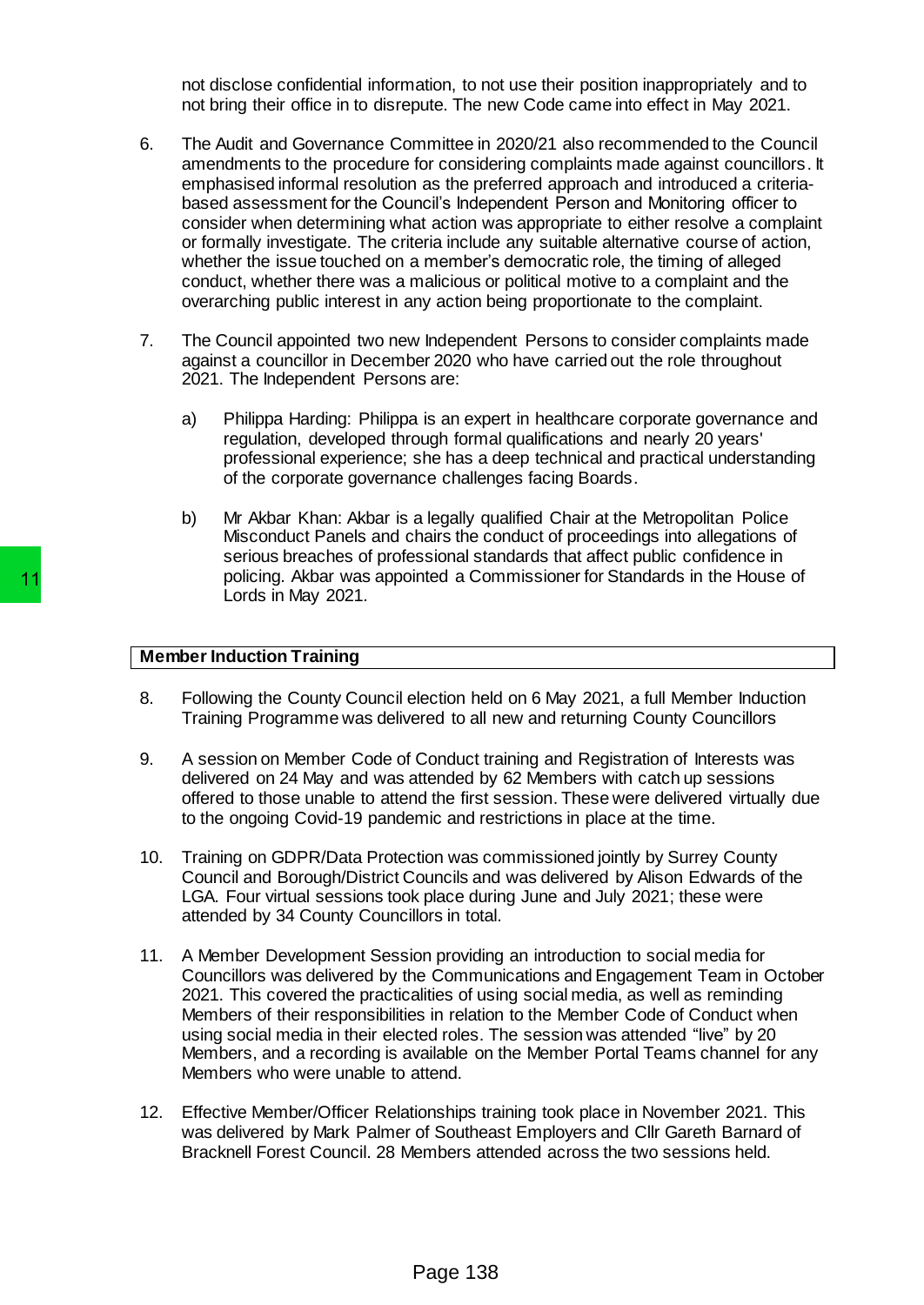# **Code of Conduct Complaints**

- 13. The Council received 10 complaints that a councillor had breached the Code of conduct from January 2021 to February 2022. All complaints were considered further to the Council's procedure to consider complaints with an initial conversation with the complainant, the Councillor and consideration of appropriate action by the Monitoring Officer and an Independent Person.
- 14. Eight of the complaints were considered and found no action required or informally resolved as follows:
	- a) Complaint a resident had been excluded from an online zoom meeting no action necessary
	- b) Complaint a member had not entered details of an interest on the register of interests – administrative error and immediate correction with no aggravating factors
	- c) Complaint false allegations made concerning a planning application no action necessary
	- d) Complaint Rude gesture made by a councillor conduct was not in their official capacity and no findings as to the alleged conduct made
	- e) Complaint Councillor failed to respond to a question on a Facebook page no action necessary and councillor responded to the question
	- f) Complaint Councillor contacted residents when they should not have done on a local issue – appropriate conduct and no action necessary
	- g) Complaint Councillor made unacceptable comments on an online newspaper page – councillor invited to, and gave an apology
	- h) Complaint Councillor made condescending comments on social media no action necessary.
- 15. No complaint resulted in a formal finding that the Code of Conduct had been breached. In two of the complaint's, councillors took informal action to resolve the complaint in correcting a register and in giving an apology.
- 16. Five of the complaints were further to councillors interacting with residents on social media, usually through platforms such as Facebook or Twitter but also once through a zoom meeting. Members have in the last 12 months been more likely to be the subject of a complaint when others using social media disagree with their view, or the way in which comments are written. buncillor responded to the question<br>tacted residents when they should not have done on<br>conduct and no action necessary<br>de unacceptable comments on an online newspaper<br>a, and gave an apology<br>de condescending comments on soc
- 17. The remaining two complaints received in the last 12 months were made in February 2022 and are currently being considered. Both complaints concern the same series of tweets made on social media.
- 18. Ongoing development and support for all members is planned for the coming year including regular reminders to consider if declaration of interest registers are up to date and social media training refreshers.
- 19. The Council's Internal Audit team have recently concluded a report on a sample of corporate governance policies which included the Code of Conduct. It included a